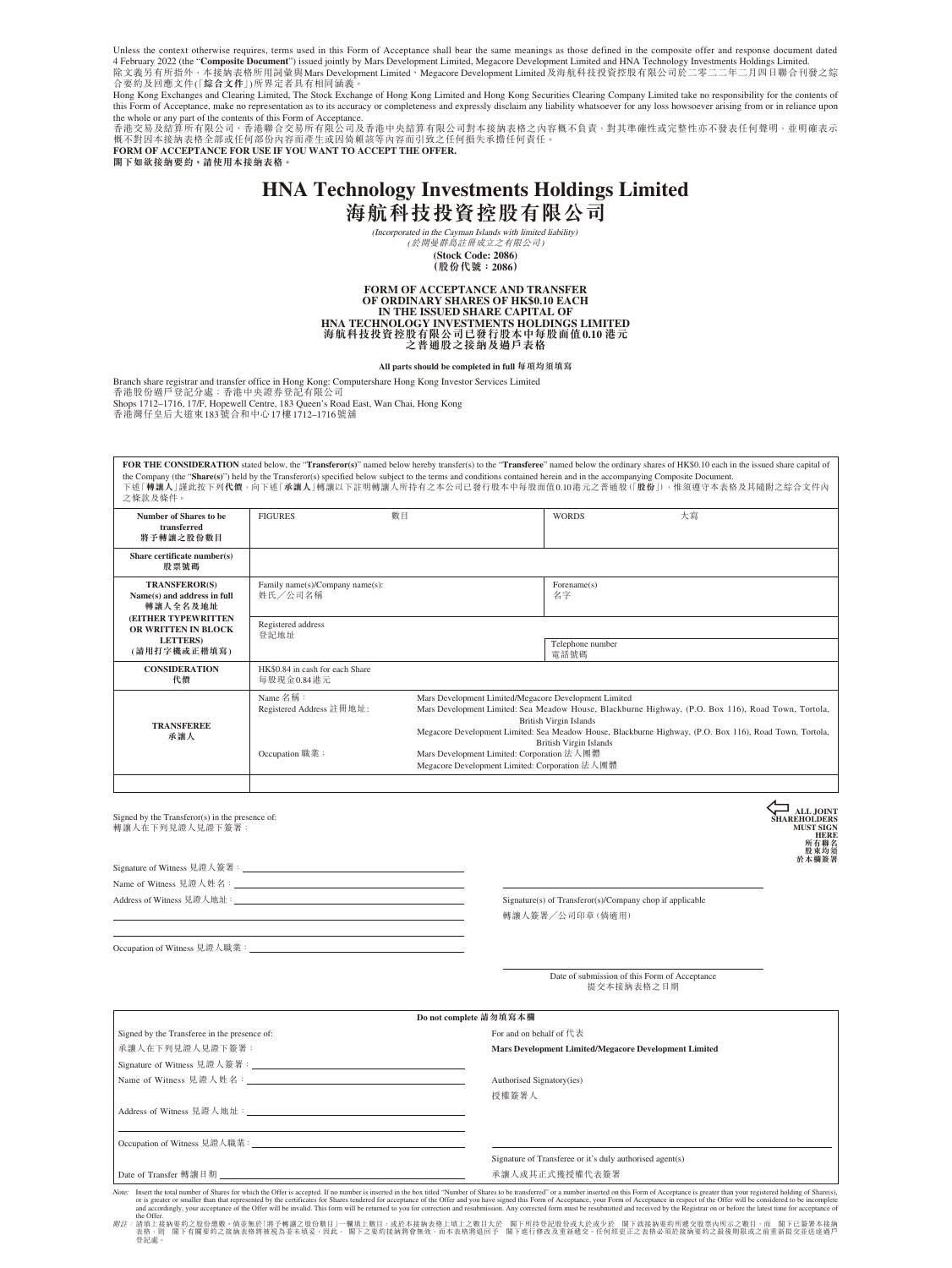#### **THIS FORM OF ACCEPTANCE IS IMPORTANT AND REQUIRES YOUR IMMEDIATE ATTENTION.**

**If you are in any doubt as to any aspect of this Form of Acceptance or as to the action to be taken, you should consult a licensed securities dealer or registered institution in securities, bank manager, solicitor, professional accountant or other professional adviser.**

**If you have sold or transferred all your Share(s), you should at once hand this Form of Acceptance and the accompanying Composite Document to the purchaser(s) or transferee(s) or to the bank, licensed securities dealer, registered institution in securities or other agent through whom the sale or transfer was effected for transmission to the purchaser(s) or transferee(s).**

The making of the Offer to persons with a registered address in jurisdictions outside of Hong Kong may be prohibited or affected by the laws of the relevant jurisdictions. If you are an Overseas Shareholder, you should inform yourself about and observe all applicable legal requirements and where necessary, seek independent legal advice. If you wish to accept the Offer, it is your responsibility to satisfy yourself as to the full observance of the laws of the relevant jurisdictions in connection therewith, including the obtaining of all governmental, exchange control or other consents which may be required or the consents which may be with other necessary formalities or legal requirements and the payment of any transfer or other required payments due in respect of such jurisdiction. The Joint Offerors, the Joint Offeror's<br>Concert Parties, Hooray Securit the Offer shall be entitled to be fully indemnified and held harmless by you for any taxes as you may be required to pay. Acceptance of the Offer by you will be deemed to constitute a warranty by you that the Offer shall b you are permitted under all applicable laws and requirement to receive and accept the Offer, and any revision thereof, and such acceptance shall be valid and binding in accordance with all applicable laws and<br>regulations.

This Form of Acceptance should be read in conjunction with the accompanying Composite Document.

#### **HOW TO COMPLETE THIS FORM OF ACCEPTANCE**

Shareholders are advised to read the Composite Document before completing this Form of Acceptance. To accept the Offer made by Hooray Securities on behalf of the Joint Offerors to acquire your Shares at a cash price of HK\$0.84 per Share, you should complete and sign this Form of Acceptance overleaf and forward this entire form, together with the relevant share certificate(s) and/or transfer receipt(s) and/or any other document(s) of title (and/or any satisfactory indemnity or indemnities required in respect thereof), by post or by hand, to the Registrar, **Computershare Hong Kong Investor Services Limited, Shops**  1712–1716, 17/F, Hopewell Centre, 183 Queen's Road East, Wan Chai, Hong Kong in an envelope marked "HNA Technology Investments Holdings Limited – Offer" to be received by the Registrar<br>no later than 4:00 p.m. on Friday, 25 **the Takeovers Code.** The provisions of Appendix I to the Composite Document are incorporated into and form part of this Form of Acceptance.

Warning: If you are holding the Shares on behalf of another person as nominee or otherwise, you should refer to the section headed "Nominee Registration" in Appendix I to the Composite Document in particular as to the matt **Document in particular as to the matters which you should consider.**

#### **FORM OF ACCEPTANCE IN RESPECT OF THE OFFER**

#### **To: The Joint Offerors, Hooray Securities and the Registrar**

- 1. My/Our execution of this Form of Acceptance shall be binding on my/our successors and assignees, and shall constitute:
- (a) my/our irrevocable acceptance of the Offer made by Hooray Securities on behalf of the Joint Offerors, as contained in the Composite Document, for the consideration and on and subject to the terms and conditions therein and herein mentioned, in respect of the number of Shares specified in this Form of Acceptance;
- (b) my/our irrevocable instruction and authority to each of the Joint Offerors and/or Hooray Securities and/or any of their respective agent(s) to collect from the Company or the Registrar on my/our behalf the share certificate(s) in respect of the Share(s) due to be issued to me/us in accordance with, and against surrender of, the enclosed transfer receipt(s) and/or other document(s) of title (if any) (and/or any satisfactory indemnity or indemnities required in respect thereof), which has/have been duly signed by me/us and to deliver the same to the Registrar and to authorise and instruct the Registrar to hold such share certificate(s), subject to the terms and conditions of the Offer, as if it was/they were share certificate(s) delivered to the Registrar together with this form;
- (c) my/our irrevocable instruction and authority to each of the Joint Offerors and/or Hooray Securities and/or any of their respective agent(s) to send a cheque crossed "Not negotiable account payee only" drawn in my/our favour for the cash consideration to which I/we shall have become entitled under the terms of the Offer (less seller's ad valorem stamp duty payable by me/us in connection with my/our acceptance of the Offer), by ordinary post at my/our own risk to the person named at the address stated below or, if no name and address is stated below, to me or the first-named of us (in the case of joint registered Shareholders) at the registered address shown in the register of members of the Company as soon as possible but in any event within 7 Business Days after the date of receipt of all the relevant documents by the Registrar to render the acceptance under the Offer complete and valid;

(Note: insert name and address of the person to whom the cheque is to be sent if different from the registered Shareholder or the first-named of joint registered Shareholders.) **Name**: (in **block letters**). . . . . . . . . . . . . . . . . . . . . . . . . . . . . . . . . . . . . . . . . . . . . . . . . . . . . . . . . . . . . . . . . . . . . . . . . . . . . . . . . . . . . . . . . .

- **Address**: (in **block letters**) . . . . . . . . . .
- (d) my/our irrevocable instruction and authority to each of the Joint Offerors and/or Hooray Securities and/or the Registrar and/or such person or persons as any of them may direct for the purpose, on my/our behalf, to make and execute the contract note as required by Section 19(1) of the Stamp Duty Ordinance (Chapter 117 of the Laws of Hong Kong) to be made and executed by me/us as the seller(s) of the Share(s) to be sold by me/us under the Offer and to cause the same to be stamped and to cause an endorsement to be made on this form in accordance with the provisions of that Ordinance;
- my/our irrevocable instruction and authority to each of the Joint Offerors and/or Hooray Securities and/or the Registrar and/or such person or persons as any of them may direct to complete and execute the Form of Acceptance or any document on my/our behalf in connection with my/our acceptance of the Offer and to do any other act that may be necessary or expedient for the purpose<br>of vesting in the Joint Offerors where the form is undated;
- (f) my/our undertaking to execute such further documents and to do such acts and things by way of further assurance as may be necessary or desirable to transfer my/our Share(s) (together with all rights accruing or attaching to them as at the date of the Composite Document or subsequently being attached to them, including, without limitation, the rights to receive all future dividends and other distributions, declared, made or paid, if any, by the Company on or after the date on which the Offer is made, i.e., the date of the Composite Document) tendered for acceptance under the Offer to the Joint Offerors or such person or persons as it may direct free from all encumbrances;
- (g) my/our agreement to ratify each and every act or thing which may be done or effected by the Joint Offerors and/or Hooray Securities and/or any of their respective agent(s) or such person or persons as any of them may direct on the exercise of any of the authorities contained herein; and
- my/our agreement that the Offer is, and all acceptances of the Offer will be, governed by and construed in accordance with the laws of Hong Kong and the courts of Hong Kong shall have exclusive jurisdiction to settle any dispute which may arise in connection with the Offer.
- 2. I/We understand that acceptance of the Offer by me/us will be deemed to constitute a warranty by me/us to the Joint Offerors and Hooray Securities that (i) the Shares held by me/us to be acquired under the Offer (together with all rights accruing or attaching to them as at the date of the Composite Document or subsequently being attached to them, including, without limitation, the rights to receive all future dividends and other distributions, declared, made or paid, if any, by the Company on or after the date on which the Offer is made, i.e., the date of the Composite Document) are sold free from all encumbrances; and (ii) I/we have not taken or omitted to take any action which will or may result in the Joint Offerors, Hooray Securities, the Company or any other person acting in breach of the legal or regulatory requirements of any territory in connection with the Offer and I am/we are permitted under all applicable laws and regulations to receive and accept the Offer, and any revision thereof, and that such acceptance is valid and binding in accordance with all applicable laws and regulations.
- In the event that my/our acceptance is not valid in accordance with the terms of the Offer, all instructions, authorisations and undertakings contained in paragraph 1 above shall cease in which event, I/we authorise and request you to return to me/us my/our share certificate(s), and/or transfer receipt(s) and/or any other document(s) of title (and/or satisfactory indemnity or indemnities required in respect thereof), together with this form duly cancelled, by ordinary post at my/our own risk to the person and address stated in paragraph 1(c) above or, if no name and address is stated, to me or the first-named of us (in the case of joint registered Shareholders) at the registered address shown in the register of members of the Company.
	- Note: If you submit the transfer receipt(s) upon acceptance of the Offer and in the meantime the relevant share certificate(s) is/are collected by any of the Joint Offerors and/or Hooray Securities and/or any of their respective agent(s) from the Company or the Registrar on your behalf, you will be returned such share certificate(s) in lieu of the transfer receipt(s).
- I/We enclose the relevant share certificate(s) and/or transfer receipt(s) and/or any other document(s) of title (and/or any satisfactory indemnity or indemnities required in respect thereof) for the whole/ part of my/our holding of Shares which are to be held by you on the terms and conditions of the Offer. I/We understand that no acknowledgement of receipt of any Form of Acceptance, share certificate(s) and/or transfer receipt(s) and/or any other document(s) of title (and/or any satisfactory indemnity or indemnities required in respect thereof) will be given. I/We further understand that all documents will be sent by ordinary post at my/our own risk.
- 5. I/We warrant and represent to you that I am/we are the registered Shareholder(s) of the number of Shares specified in this Form of Acceptance and I/we have the full right, power and authority to sell and pass the title and ownership of my/our Shares to the Joint Offerors by way of acceptance of the Offer.
- 6. I/We warrant to you and the Company that I/we have observed and am/are permitted under all applicable laws and regulations where my/our address is located as set out in the register of members of the Company to accept the Offer, and any revision thereof; and that I/we have obtained all requisite governmental, exchange control or other consents and made all registration or filing required in compliance with all necessary formalities and regulatory or legal requirements; and that I/we have paid all issue, transfer or other taxes or other required payments due from me/us in connection with such acceptance; and that such acceptance shall be valid and binding in accordance with all applicable laws and regulations and that I/we have not taken or omitted to take any action which will or may result in you, Hooray Securities, the Company or any other person involved in the Offer in breach of the legal or regulatory requirements of any jurisdiction in connection with the Offer.
- I/We warrant to you and the Company that I/we shall be fully responsible for payment of any transfer or other taxes and duties payable by me/us in respect of the jurisdiction where my/our address is located as set out in the register of members of the Company in connection with my/our acceptance of the Offer.
- I/We acknowledge that, save as expressly provided in the Composite Document and this Form of Acceptance, all the acceptances, instructions, authorities and undertakings hereby given shall be irrevocable and unconditional.
- 9. I/We acknowledge that my/our Shares sold to the Joint Offerors by way of acceptance of the Offer will be registered under the name of the Joint Offerors or its nominee.
- 10. I/We irrevocably undertake, represent, warrant and agree to and with the Joint Offerors, Hooray Securities and the Company (so as to bind my/our successors and assignees) that in respect of the Shares which are accepted or deemed to have been accepted under the Offer, which acceptance has not been validly withdrawn, and which have not been registered in the name of the Joint Offerors or as it may direct, to give:
	- (a) an authority to the Company and/or its agents from me/us to send any notice, circular, warrant or other document or communication which may be required to be sent to me/us as a member of the Company (including any share certificate(s) and/or other document(s) of title issued as a result of conversion of such Shares into certificated form) to the attention of the Joint Offerors at the Registrar at Computershare Hong Kong Investor Services Limited, Shops 1712–1716, 17/F, Hopewell Centre, 183 Queen's Road East, Wan Chai, Hong Kong;
	- (b) an irrevocable authority to the Joint Offerors or their respective agents to sign any consent to short notice of any general meeting of the Company on my/our behalf and/or to attend and/or to execute a form of proxy in respect of such Shares appointing any person nominated by the Joint Offerors to attend such general meeting (or any adjournment thereof) and to exercise the votes attaching<br>to such Shares on my/our behal
	- my/our agreement not to exercise any of such rights without the consents of the Joint Offerors and my/our irrevocable undertaking not to appoint a proxy for, or to attend any, such general meeting and subject as aforesaid, to the extent I/we have previously appointed a proxy, other than the Joint Offerors or their respective nominees or appointees, for or to attend or to vote at the general meeting of the Company, I/we hereby expressly revoke such appointment